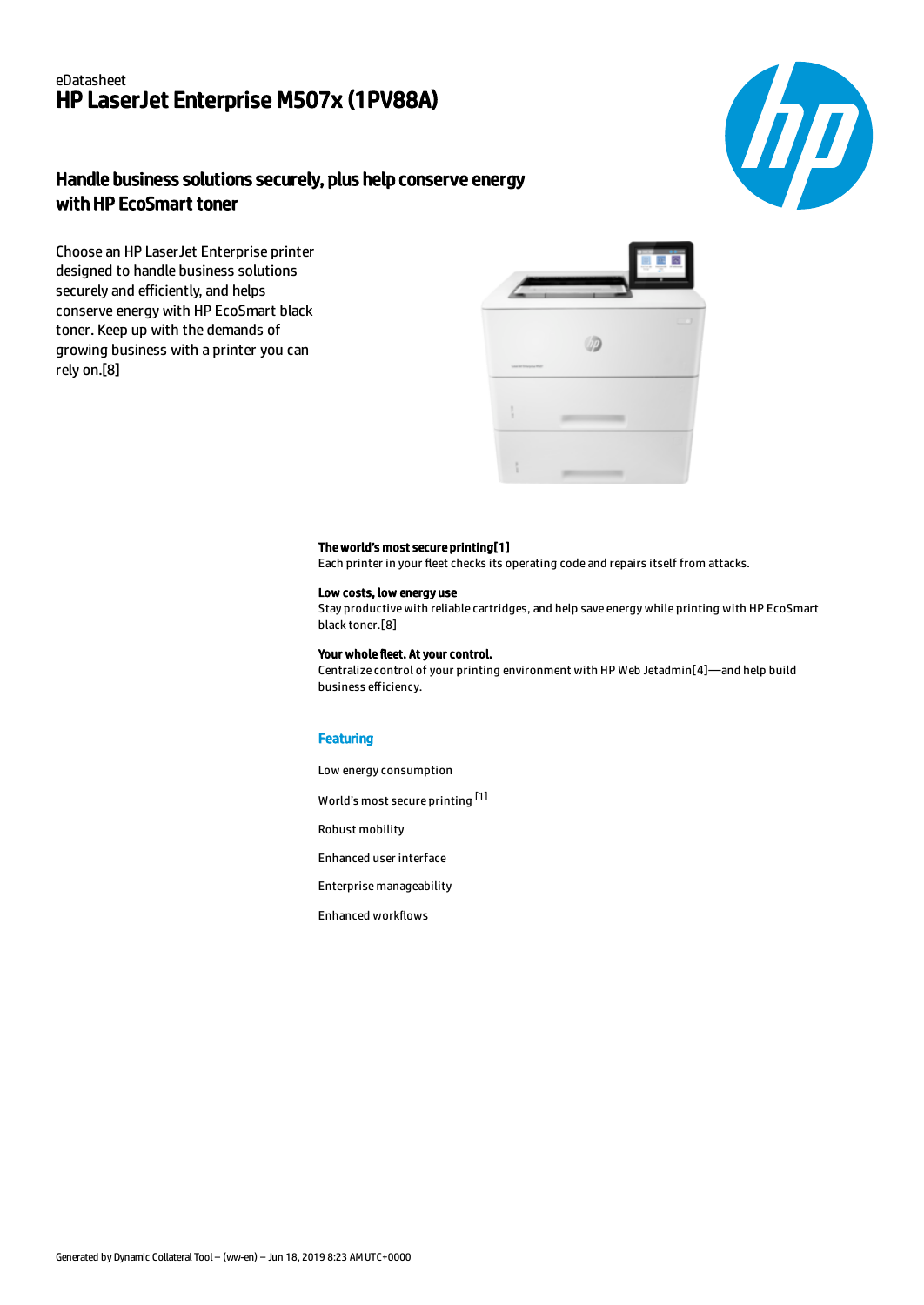# Specifications

| <b>Print Resolution Technologies</b>         | 300 dpi, 600 dpi, HP FastRes 1200, HP ProRes 1200                                                                                                                                                                                                                                                                                                                                                                                                                                                                                                                                                                                                                                                                                                                                   |
|----------------------------------------------|-------------------------------------------------------------------------------------------------------------------------------------------------------------------------------------------------------------------------------------------------------------------------------------------------------------------------------------------------------------------------------------------------------------------------------------------------------------------------------------------------------------------------------------------------------------------------------------------------------------------------------------------------------------------------------------------------------------------------------------------------------------------------------------|
| <b>Print quality black (best)</b>            | Up to 1200 x 1200 dpi                                                                                                                                                                                                                                                                                                                                                                                                                                                                                                                                                                                                                                                                                                                                                               |
| Print speed black (ISO, A4)                  | Up to 43 ppm                                                                                                                                                                                                                                                                                                                                                                                                                                                                                                                                                                                                                                                                                                                                                                        |
| Print speed black (ISO, letter)              | Up to 45 ppm                                                                                                                                                                                                                                                                                                                                                                                                                                                                                                                                                                                                                                                                                                                                                                        |
| <b>Print speed</b>                           | Print speed up to 45 ppm (black)                                                                                                                                                                                                                                                                                                                                                                                                                                                                                                                                                                                                                                                                                                                                                    |
| <b>Functions</b>                             | Print                                                                                                                                                                                                                                                                                                                                                                                                                                                                                                                                                                                                                                                                                                                                                                               |
| <b>Duplex printing</b>                       | Automatic (standard)                                                                                                                                                                                                                                                                                                                                                                                                                                                                                                                                                                                                                                                                                                                                                                |
| Duty cycle (monthly, A4)                     | Up to 150,000 pages                                                                                                                                                                                                                                                                                                                                                                                                                                                                                                                                                                                                                                                                                                                                                                 |
| Duty cycle (monthly, letter)                 | Up to 150,000 pages <sup>[8]</sup>                                                                                                                                                                                                                                                                                                                                                                                                                                                                                                                                                                                                                                                                                                                                                  |
| <b>Printer smart software features</b>       | Print preview, duplex printing, print multiple pages per sheet (2, 4, 6, 9, 16), collation, watermarks, store print jobs,<br>easy-access USB                                                                                                                                                                                                                                                                                                                                                                                                                                                                                                                                                                                                                                        |
| <b>Energy savings feature</b><br>technology  | HP Auto-On/Auto-Off Technology; Instant-on Technology                                                                                                                                                                                                                                                                                                                                                                                                                                                                                                                                                                                                                                                                                                                               |
| Replacement cartridges                       | HP 89A Black Original LaserJet Toner Cartridge (~5,000 pages) CF289A; HP89X High Yield Black Original LaserJet<br>Toner Cartridge (~10,000 pages) CF289X; HP89Y Extra High Yield Black Original LaserJet Toner Cartridge (~20,000<br>pages) CF289Y                                                                                                                                                                                                                                                                                                                                                                                                                                                                                                                                  |
| <b>Supplies feature</b>                      | HP JetIntelligence Cartridge                                                                                                                                                                                                                                                                                                                                                                                                                                                                                                                                                                                                                                                                                                                                                        |
| <b>Connectivity, standard</b>                | 1 Hi-Speed Device USB 2.0; 2 Hi-Speed USB 2.0 Host; 1 Gigabit Ethernet; 1 Hardware Integration Pocket; 1 Wi-Fi<br>direct 802.11b/g/n; 1 Bluetooth low energy                                                                                                                                                                                                                                                                                                                                                                                                                                                                                                                                                                                                                        |
| Connectivity, optional                       | Yes, via HP Jetdirect Ethernet embedded print server (standard) which supports: 10Base-T, 100Base-Tx, 1000Base-<br>T; 802.3az (EEE) support on Fast Ethernet and Gig Links; IPsec (standard); Embedd 802.11a/b/g/n wireless<br>networking and second Ethernet port.                                                                                                                                                                                                                                                                                                                                                                                                                                                                                                                 |
| <b>Network capabilities</b>                  | HP Jetdirect 2900nw Print Server J8031A; HP Jetdirect 3000w NFC/Wireless Accessory J8030A; HP Jetdirect 3100w<br>BLE/NFC/Wireless                                                                                                                                                                                                                                                                                                                                                                                                                                                                                                                                                                                                                                                   |
| <b>Wireless capability</b>                   | Yes, built-in Embedded Wi-Fi with Dual band Wireless Station and Wi-Fi Direct functionality and BLE.                                                                                                                                                                                                                                                                                                                                                                                                                                                                                                                                                                                                                                                                                |
| Mobile printing capability                   | Apple AirPrint™; Google Cloud Print™; HP ePrint; Mopria™ Certified; ROAM optional for easy printing; Wi-Fi® Direct<br>printing                                                                                                                                                                                                                                                                                                                                                                                                                                                                                                                                                                                                                                                      |
| Network protocols, supported                 | Via built-in networking solution: TCP/IP, IPv4, IPv6; Print: TCP-IP port 9100 Direct Mode, LPD (raw queue support<br>only), Web Services Printing, IPP 2.0, Apple AirPrint™, HP ePrint, FTP Print, Google Cloud Print; Discovery: SLP,<br>Bonjour, Web Services Discovery; IP Config: IPv4 (BootP, DHCP, AutoIP, Manual, TFTP Config, ARP-Ping), IPv6<br>(Stateless Link-Local and via Router, Stateful via DHCPv6); Management: SNMPv2/v3, HTTP/HTTPs, Telnet, TFTP<br>Config, Syslog; Security: SNMPv3, SSL Cert Management, IPSec/Firewall, ACL, 802.1x                                                                                                                                                                                                                          |
| Software included                            | No software solutions are included in the Box, only on http://hp.com, http://123.hp.com                                                                                                                                                                                                                                                                                                                                                                                                                                                                                                                                                                                                                                                                                             |
| <b>Compatible Operating Systems</b>          | Windows Client OS (32/64 bit), Win10, Win8.1, Win 8 Basic, Win8 Pro, Win8 Enterprise, Win8 Enterprise N, Win7<br>Starter Edition SP1, UPD Win7 Ultimate, Mobile OS, iOS, Android, Mac, Apple® macOS Sierra v10.12, Apple® macOS<br>High Sierra v10.13, Apple® macOS Mojave v10.14, Discrete PCL6 Printer Driver, For more information on the<br>supported operating systems go to http://support.hp.com, Enter your product name and search, Click on User<br>Guides and enter your product name and search for User Guide, Search for your (Product Name) - User Guide, Search<br>for the Supported Operating Systems section, UPD PCL6 / PS Printer Drivers, Supported Operating systems, For<br>more information on the supported operating systems see http://www.hp.com/go/upd |
| <b>Environmental</b>                         |                                                                                                                                                                                                                                                                                                                                                                                                                                                                                                                                                                                                                                                                                                                                                                                     |
|                                              | Mercury free                                                                                                                                                                                                                                                                                                                                                                                                                                                                                                                                                                                                                                                                                                                                                                        |
| <b>ENERGY STAR® certified</b>                | Yes                                                                                                                                                                                                                                                                                                                                                                                                                                                                                                                                                                                                                                                                                                                                                                                 |
| <b>Energy efficiency</b>                     | Blue Angel; EPEAT® Silver; CECP; ENERGY STAR® qualified <sup>[11]</sup>                                                                                                                                                                                                                                                                                                                                                                                                                                                                                                                                                                                                                                                                                                             |
| <b>Blue Angel compliant</b>                  | Yes, Blue Angel DE-UZ 205-only ensured when using Original HP supplies                                                                                                                                                                                                                                                                                                                                                                                                                                                                                                                                                                                                                                                                                                              |
| Display area (imperial)                      | 3.74 x 2.32 in                                                                                                                                                                                                                                                                                                                                                                                                                                                                                                                                                                                                                                                                                                                                                                      |
| Display area (metric)                        | 95.04 x 53.86 mm                                                                                                                                                                                                                                                                                                                                                                                                                                                                                                                                                                                                                                                                                                                                                                    |
| <b>Display</b>                               | 4.3-in (10.92 cm) Color Graphics Display (CGD) with touchscreen; rotating (adjustable angle)                                                                                                                                                                                                                                                                                                                                                                                                                                                                                                                                                                                                                                                                                        |
| Minimum dimensions ( $W \times D \times H$ ) | 418 x 376 x 481 mm                                                                                                                                                                                                                                                                                                                                                                                                                                                                                                                                                                                                                                                                                                                                                                  |
| Minimum dimensions ( $W \times D \times H$ ) | 16.46 x 14.80 x 18.94 in                                                                                                                                                                                                                                                                                                                                                                                                                                                                                                                                                                                                                                                                                                                                                            |
| Weight                                       | 16.34 kg<br>(With print cartridges)                                                                                                                                                                                                                                                                                                                                                                                                                                                                                                                                                                                                                                                                                                                                                 |
| Weight                                       | 36.3 lb<br>(With print cartridges)<br>601 (Active Printing) 7.60 (Ready), 2.61 watts (Sleep), 0.06 watts (Auto-Off), 0.06 watts (Off), Auto Off/Wake on LAN                                                                                                                                                                                                                                                                                                                                                                                                                                                                                                                                                                                                                         |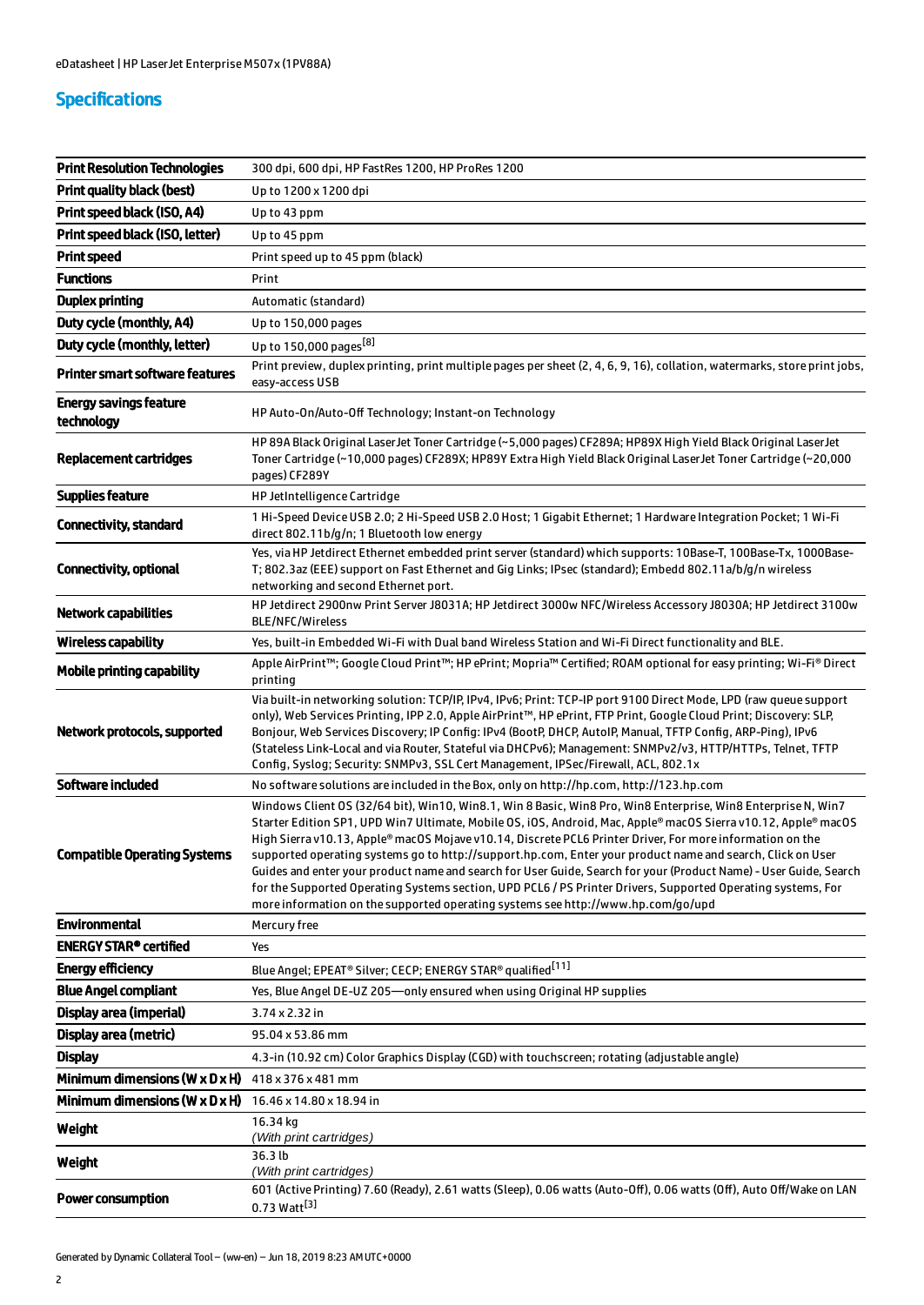| Power supply type    | Built-in 115V or 220V Power Supply                                                                                                                                                                                                                                                                                                                                                                                                                                                                                                                                                                                                                                                                                                                                                                                                                                                                                                                                                                                                                                                                                                                   |
|----------------------|------------------------------------------------------------------------------------------------------------------------------------------------------------------------------------------------------------------------------------------------------------------------------------------------------------------------------------------------------------------------------------------------------------------------------------------------------------------------------------------------------------------------------------------------------------------------------------------------------------------------------------------------------------------------------------------------------------------------------------------------------------------------------------------------------------------------------------------------------------------------------------------------------------------------------------------------------------------------------------------------------------------------------------------------------------------------------------------------------------------------------------------------------|
| What's in the box    | HP Laser Jet Enterprise M507x Printer; HP Original Laser Jet Toner Cartridge (~5,000 pages); Regulatory flyer (CD<br>replacement); Unpack Flyer; Installation Guide; Power cord; Warranty Cards; Support flyers/phone number list; USB-<br>8ft cable (APJ region only)[1]                                                                                                                                                                                                                                                                                                                                                                                                                                                                                                                                                                                                                                                                                                                                                                                                                                                                            |
| Services (Care Pack) | UB6Z2E: HP 3 years Next Business Date w/DMR Laser Jet Enterprise M507 SVC; UB6Z3E: HP 4 years Next Business<br>Date w/DMR Laser Jet Enterprise M507 SVC; UB6Z4E: HP 5 years Next Business Date w/DMR Laser Jet Enterprise<br>M507 SVC; UB6Z5E: HP 3 years 4 hours 9x5 w/DMR LaserJet Enterprise M507 SVC; UB6Z6E: HP 4 years 4 hours 9x5<br>w/DMR LaserJet Enterprise M507 SVC; UB6Z7E: HP 5 years 4 hours 9x5 w/DMR LaserJet Enterprise M507 SVC;<br>UB7A1E: HP 3 years ChnlPartsOnly LaserJet Enterprise M507 SVC; UB7A2E: HP 4 years ChnlPartsOnly LaserJet<br>Enterprise M507 SVC; UB7A3E: HP 5 years ChnlPartsOnly LaserJet Enterprise M507 SVC; UB7A4PE: HP 1 year<br>PageWide Next Business Date w/DMR LaserJet Enterprise M507 SVC; UB7A5PE: HP 2 years PageWide Next Business<br>Date w/DMR LaserJet Enterprise M507 SVC; UB7A6PE: HP 1 year PageWide w/DMR 4 hours 9x5 LaserJet Enterprise<br>M507 SVC; UB7A7PE: HP 2 years PageWide w/DMR 4 hours 9x5 LaserJet Enterprise M507 SVC; UB7B0PE: HP 1 year<br>PageWide ChnlPartsOnly LaserJet Enterprise M507 SVC; UB7B1PE: HP 2 years PageWide ChnlPartsOnly LaserJet<br>Enterprise M507 SVC |
| Warranty             | One-year, next-business day, onsite warranty. Warranty and support options vary by product, country and local<br>legal requirements. Contact your Contractual Vendor or go to hp.com/support to learn about HP award winning<br>service and support options in your region. (wty code 4G; wty ID A001)                                                                                                                                                                                                                                                                                                                                                                                                                                                                                                                                                                                                                                                                                                                                                                                                                                               |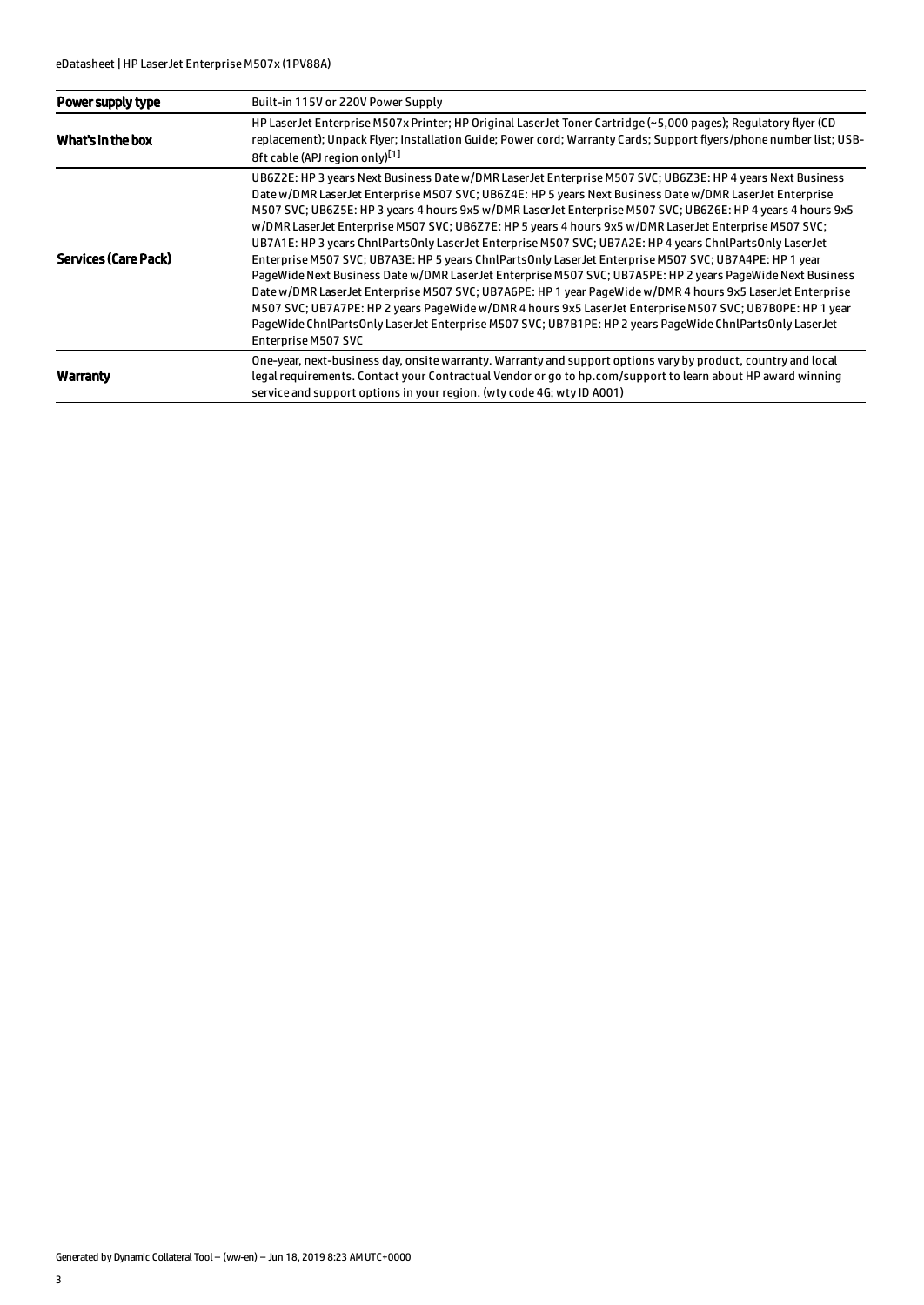## Accessories and services

No Recommended Accessories and Services